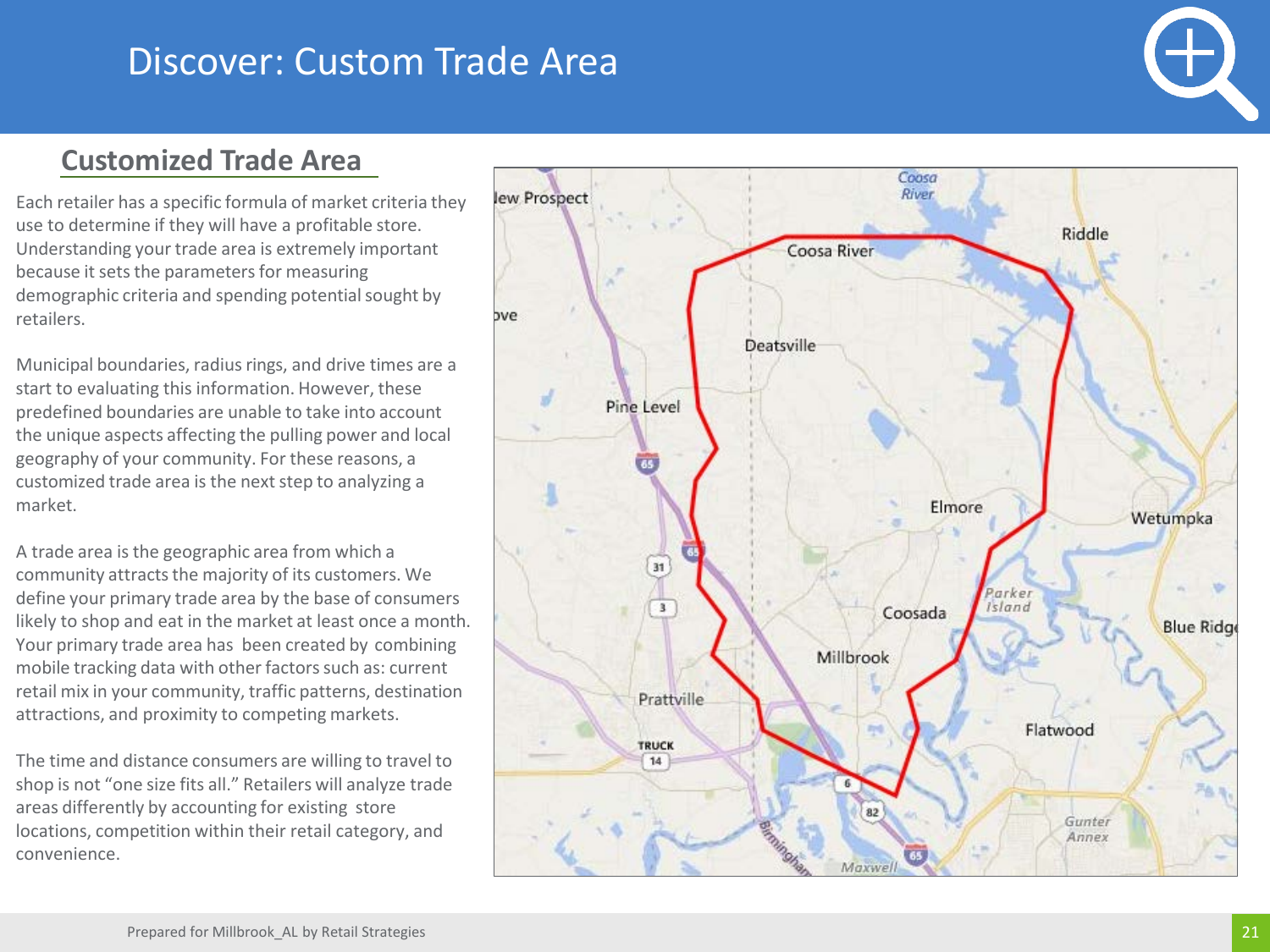

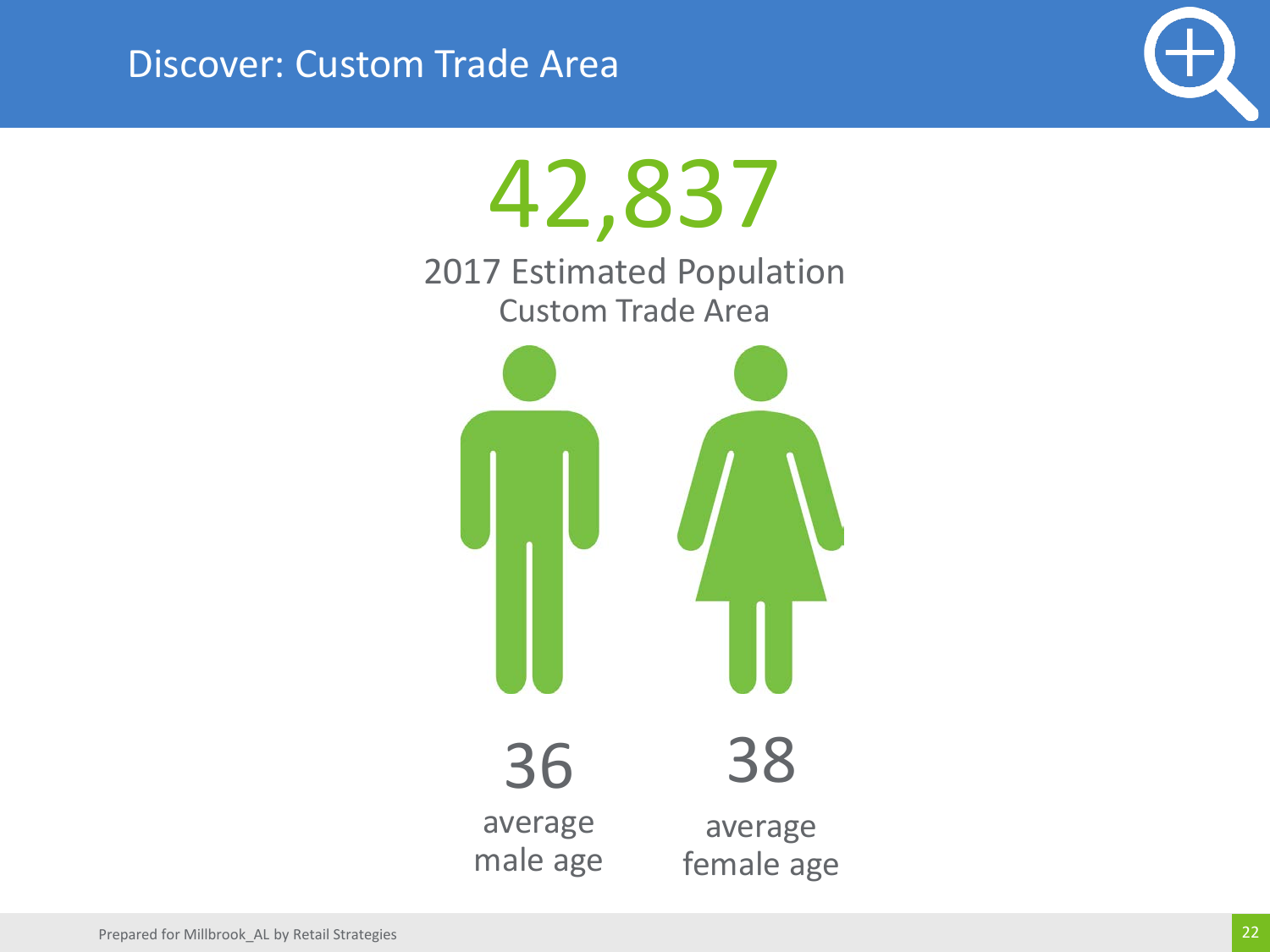

#### CURRENT YEAR ESTIMATED POPULATION BY RACE

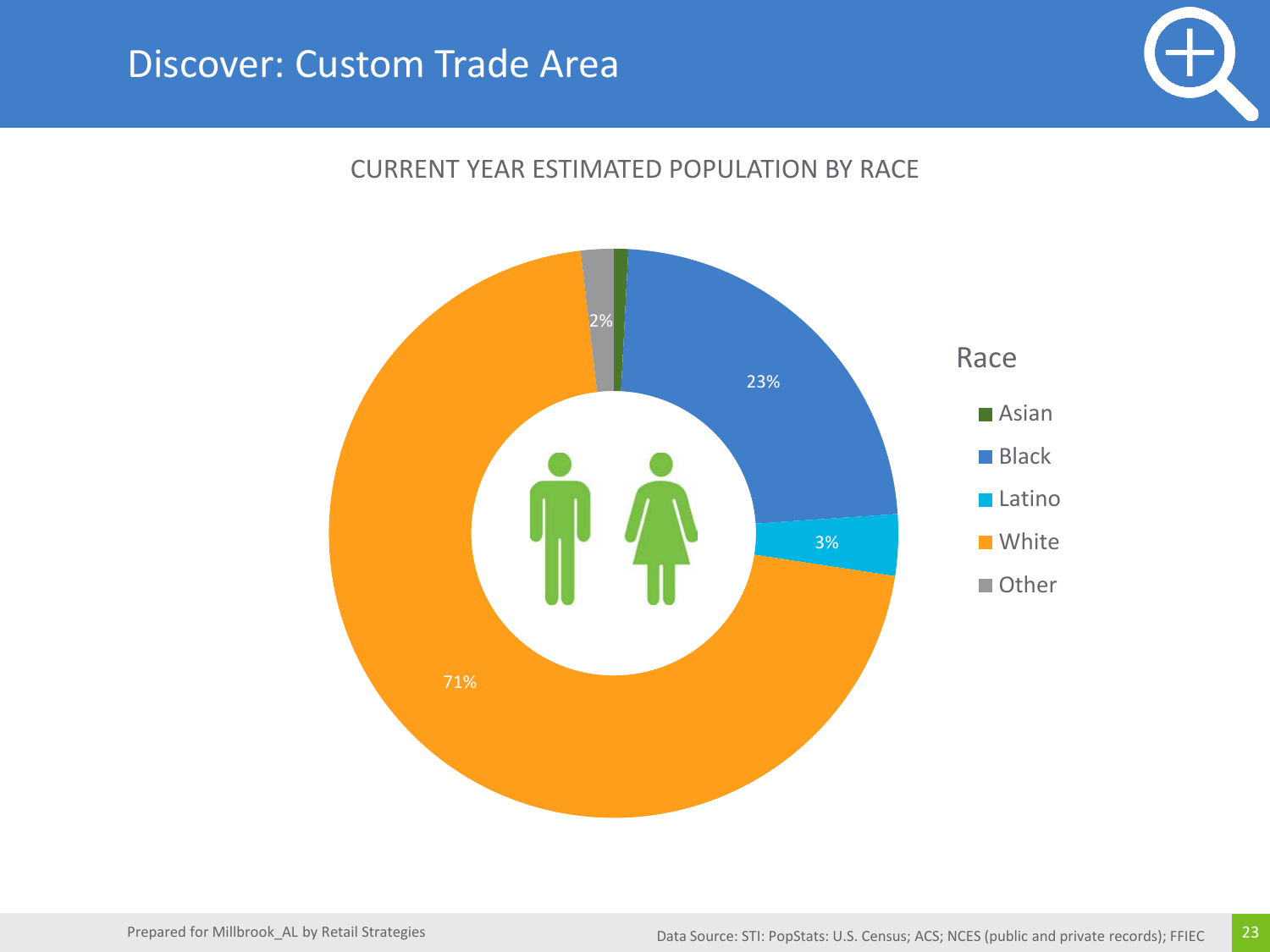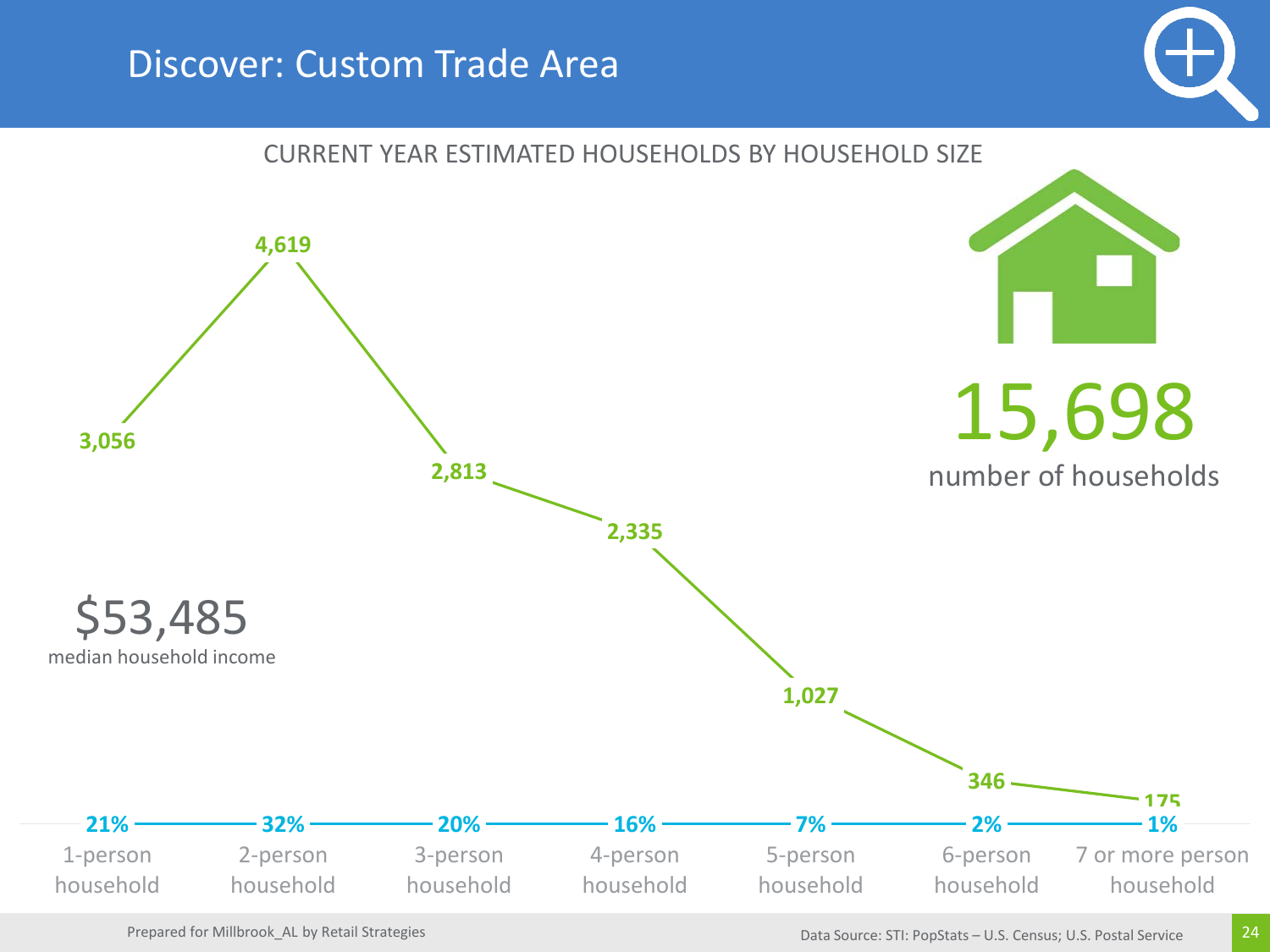#### CURRENT YEAR ESTIMATED HOUSING UNITS BY TENTURE



Prepared for Millbrook\_AL by Retail Strategies

Data Source: STI: PopStats - U.S. Census; U.S. Postal Service; FFIEC, Yardi Matrix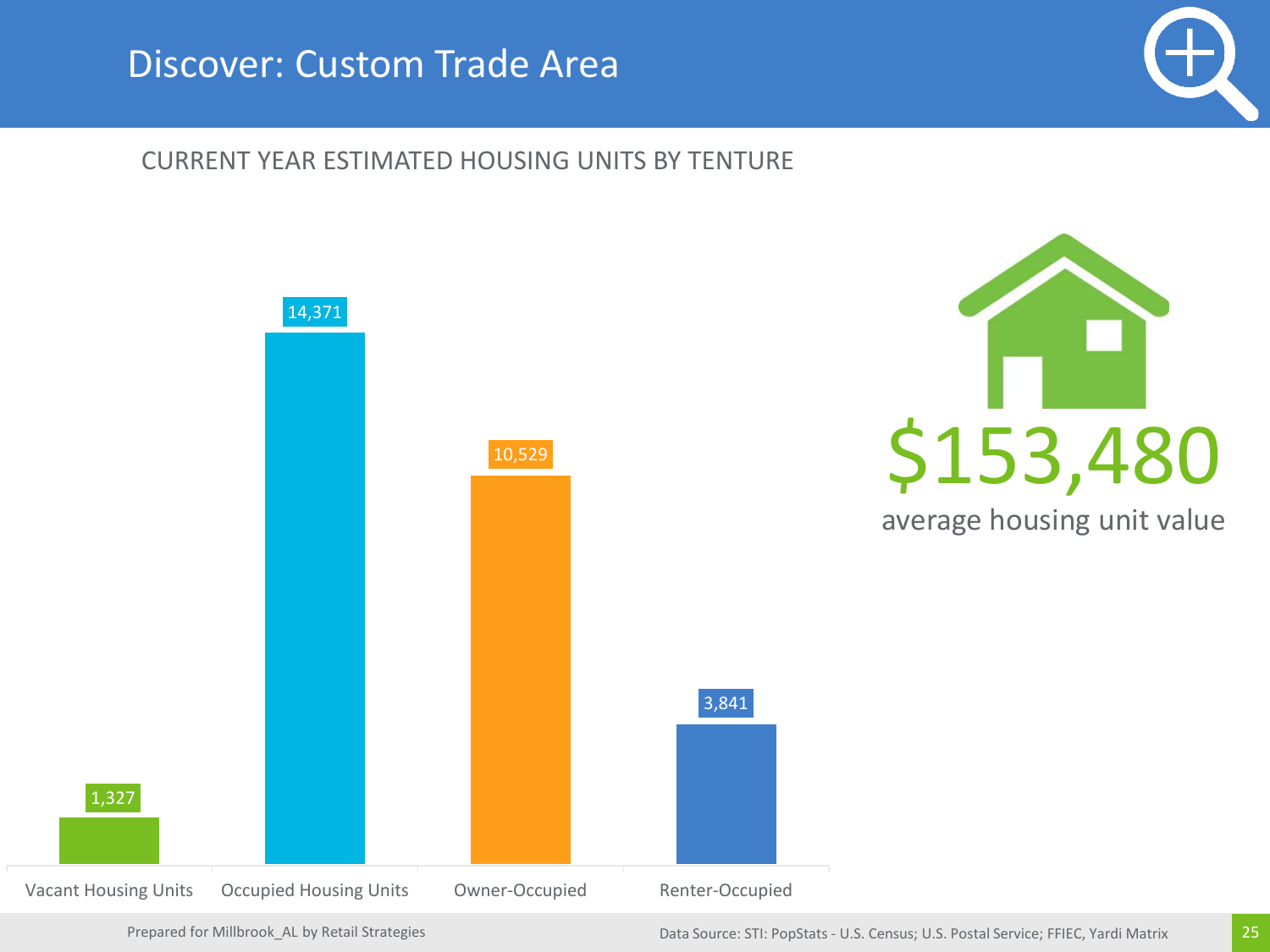1 Person Households Family Households Married-couple family With own children under 18 years No own children under 18 years Male Householder: no wife present: With own children under 18 years No own children under 18 years Female Householder: no husband present: With own children under 18 years No own children under 18 years Nonfamily Households

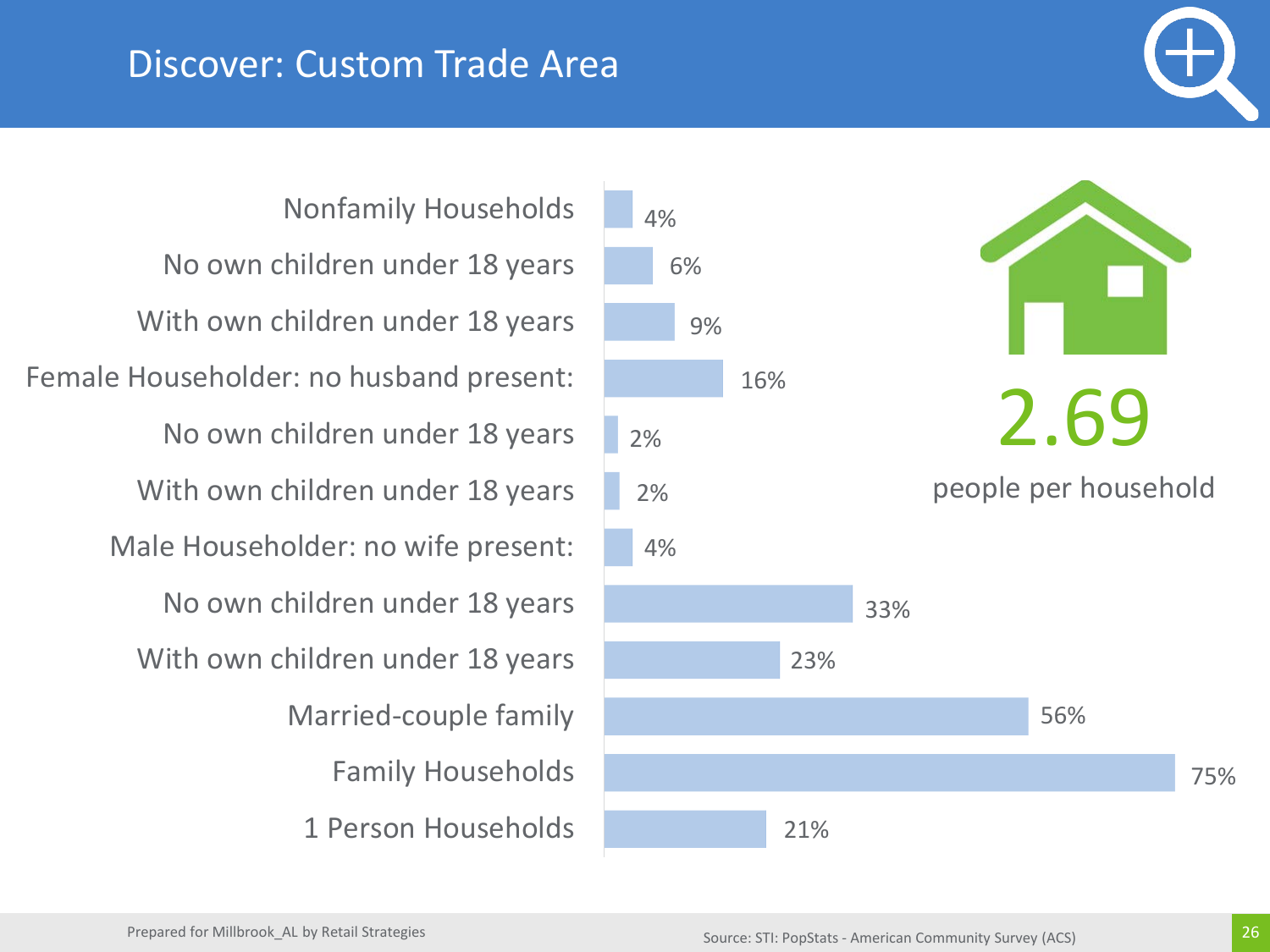

#### **DAYTIME POPULATION**

# 35,554 daytime population



■ Children at home ■ Retired/Disable persons ■ Homemakers ■ Work at Home ■ Employed ■ Unemployed ■ Student Populations

Daytime population is the sum of the following subcategories: retired and disabled people, homemakers and working age people not in the labor force, unemployed people, employed people, persons working at home (both self-employed and employed by a company), children at home (typically preschool), and students (Pre-K to 12th and post-secondary, including college and vocational).

Daytime population data provides a more accurate understanding of the distribution of people during the day within the trade area. As well as a better understanding of the type of persons within the trade area. Some people can be classified as falling within more than one subcategory of daytime population. For example, people working at home who are disabled. As a result, some people may be counted twice. This double-counting results in the daytime population being approximately 6% higher.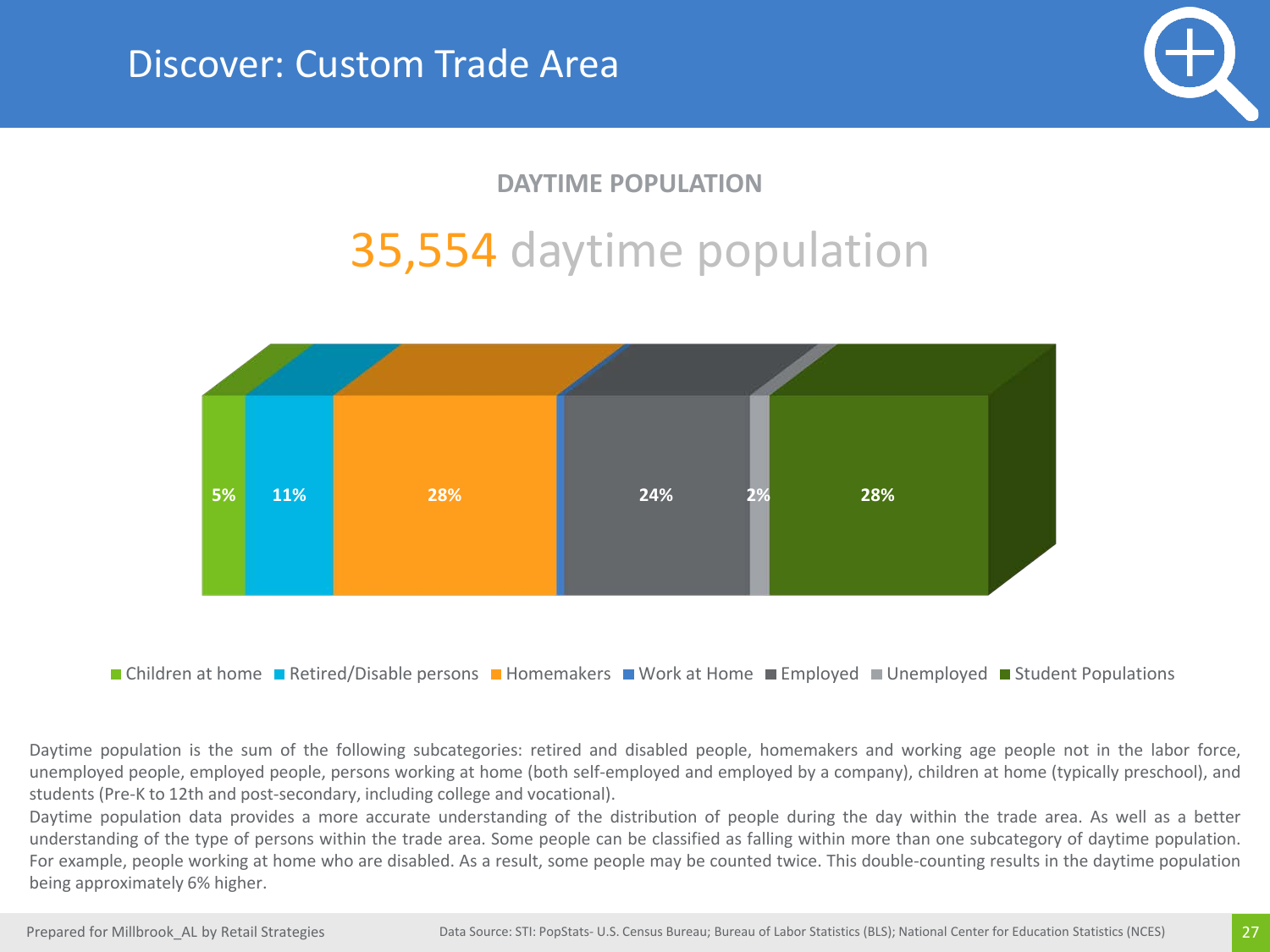

#### **WORKPLACE POPULATION BY OCCUPATION**

Occupations included in Blue Collar: Protective Services Food Preparation and Serving Related Building and Grounds Cleaning and Maintenance Personal Care and Services Sales and Related Office and Administrative Support Farming, Fishing, and Forestry Construction and Extraction Installation, Maintenance, and Repair Production Transportation and Material Moving Military Unclassified

Occupations included in White Collar: Management Business and Finance Operations Computer and Mathematical Science Architecture and Engineering Life, Physical, and Social Science Community and Social Services Legal Education, Training, and Library Art, Design, Entertainment, Sports, and Media Healthcare Practitioners and Technical Healthcare Support

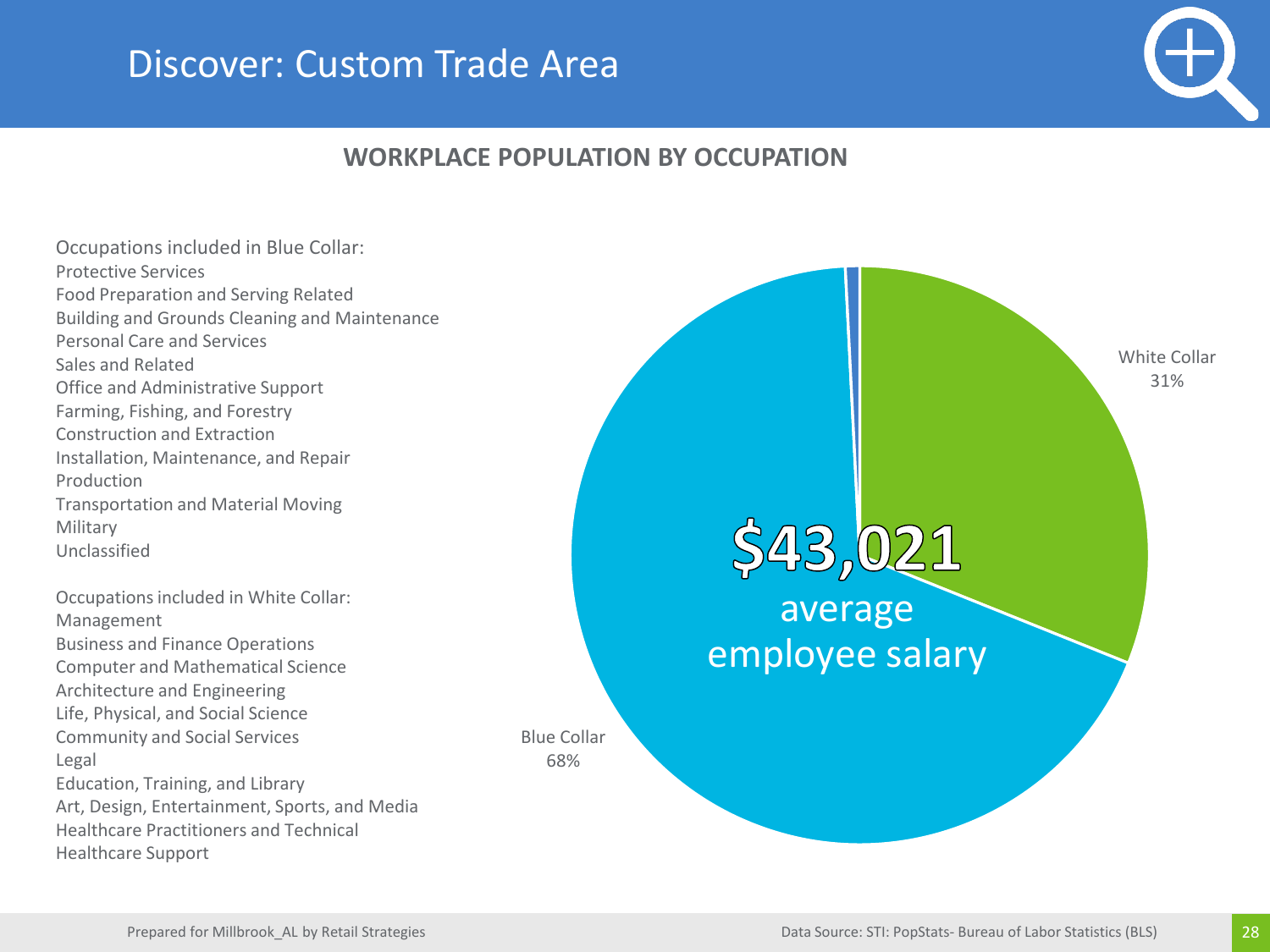

29